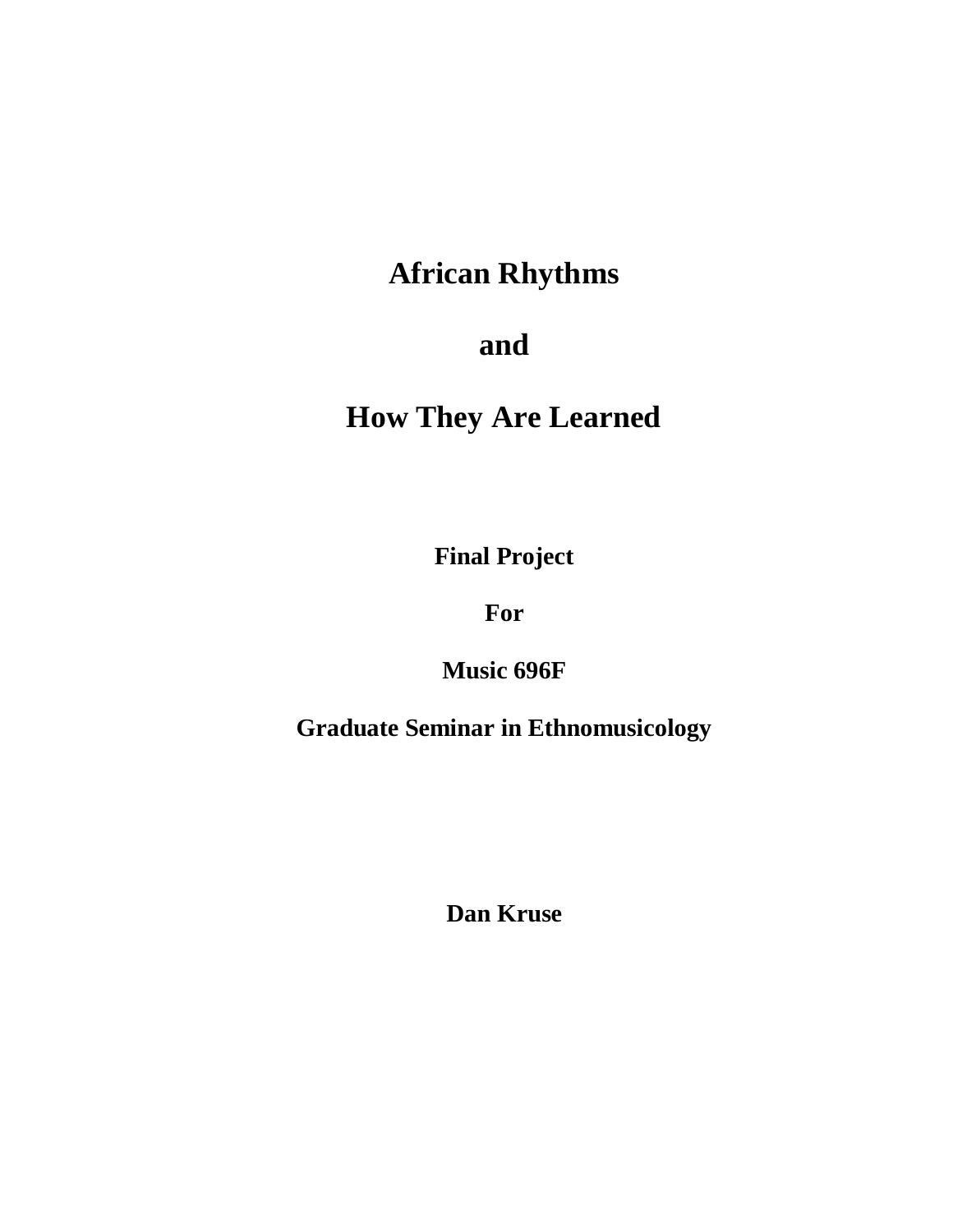#### **I. Introduction/Subject Overview**

The complex rhythmic concepts of African musics, and the ways in which they are taught and learned, offer unique opportunities for understanding African social integration, and for promoting cross-cultural awareness and understanding.

This statement summarizes the thesis of my research project, an outgrowth of a long-standing interest in musical rhythms (especially African rhythms), as well as a growing personal appreciation of the rhythmic sophistication of African music, its pivotal roles in African culture, and its potential value to members of other cultures. My task this semester has been to expand my awareness and understanding of the rhythmic qualities of African music…to experience some of this music first-hand…to create for myself a preliminary sense of how African people traditionally learn rhythms and to begin a comparative study of how "western" students (and others, including those who are not formally musically trained) are taught "western" rhythmic material. This research effort is motivated primarily by an upcoming two-month trip to W. Africa, during which I hope to do considerable field research on these subjects. It's my hope that this semester's research will better prepare me to learn all that I can from the experience of temporarily immersing myself in African culture, art and music – especially African rhythm.

My research has exposed me to the groundbreaking work of ethnomusicologists such as A.M. Jones, John Blacking, Chernoff, David Locke, James Koetting, Alan Merriam, and many others who've already studied these subjects (some might say exhaustively) over the last fifty years.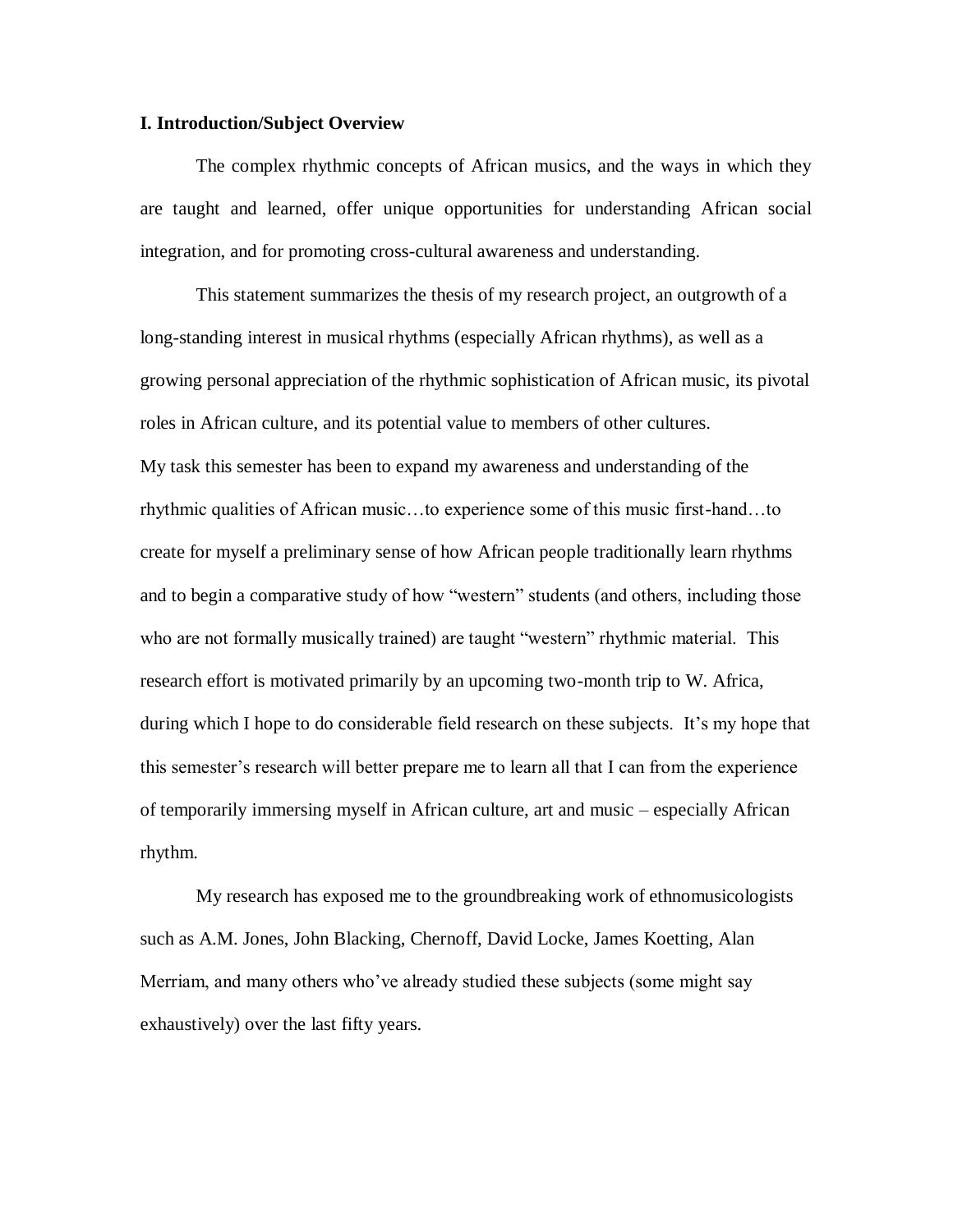#### **II. Meter and Rhythm**

This study has also required me to examine some of my own basic assumptions and definitions about music, and in fact to develop a set of more well-defined assumptions and definitions. I began with my understanding of meter and rhythm, for these two components, I suspected, could provide me with a framework for better understanding rhythmic material, African or otherwise. I wondered: How do we define "meter"? Or "rhythm"? How have these concepts been defined by others? How do we distinguish rhythm from meter? How can I personally define and visualize meter and rhythm in a way that will serve me well, both in the world of western music and during my studies in Africa?

There are actually myriad definitions – some controversial, some wildly confusing. Some are based on the structures of language or other cultural forces. I didn't need to pursue them all; I just needed some definitions that would work for me.

The definitions that worked best for me are those put forth by Mieczlslaw Kolinski in a 1973 article in the journal *Ethnomusicology*, entitled "A Cross-Cultural Approach to Metro-Rhythmic Patterns".

**Meter**, Kolinski states, is "organized pulsation which functions as a framework for rhythm".

**Rhythm**, on the other hand, is defined as "the organization of durations within the framework of a meter".

Fairly simple definitions, to be sure. But for these definitions to work, I needed to answer a couple of questions, and those answers helped me not only to better understand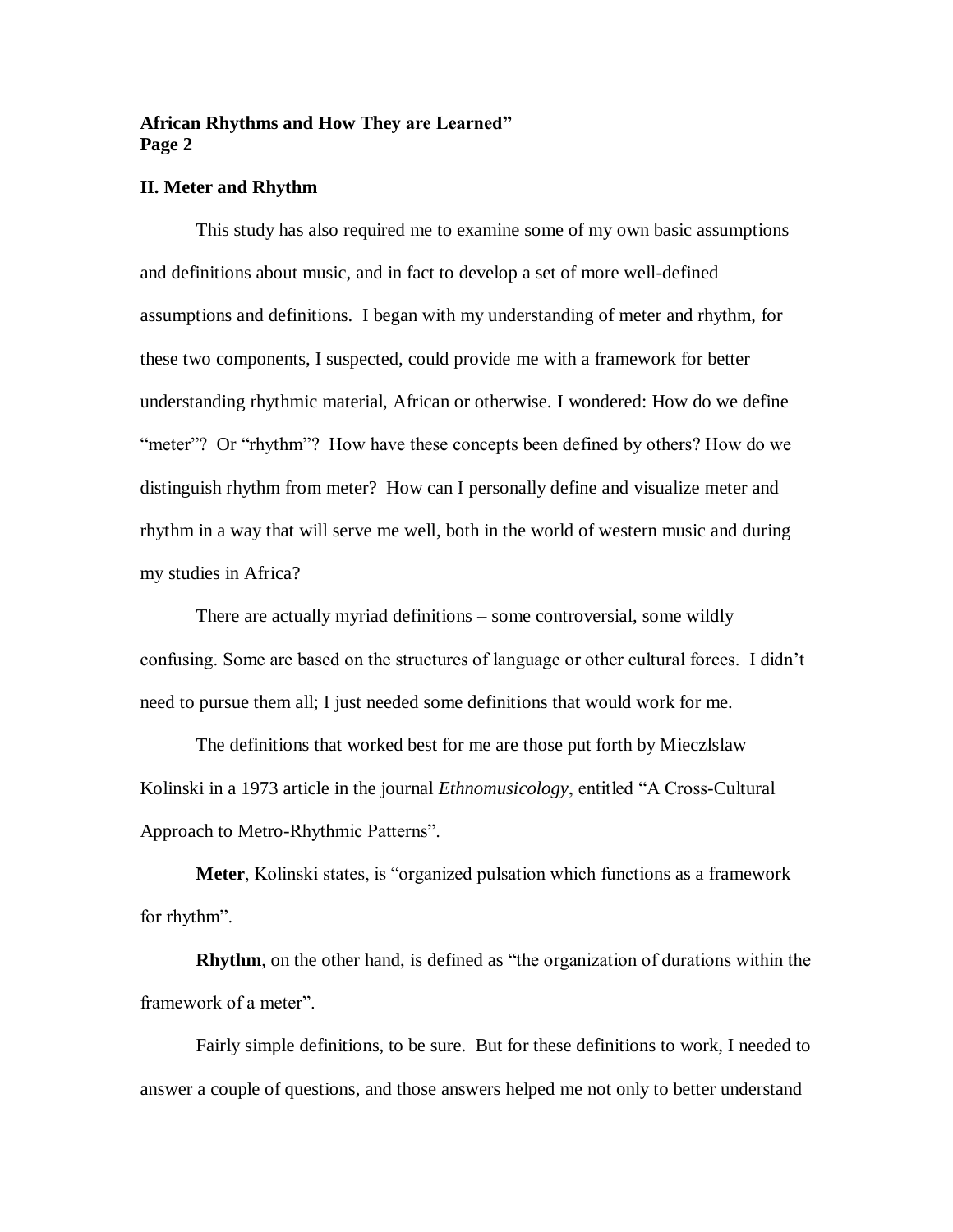meter and rhythm, but also to achieve a first, very important level of understanding about the differences between western and African music.

If "meter" is "organized pulsation", just how is it organized? In the western model that we're most familiar with, that's easy: It's organized by bar lines, by regular beats (for example, 1-2-3-4), and quite often by accents (often on the first in a series of beats). Western time-keeping, therefore, is primarily a linear function: moving, usually in a straight line, away from a particular starting point or toward a particular ending point (Merriam, 1981). And, each unit of meter (measure) has a beginning and an ending.

Within each metric unit, a rhythm may be created by organizing the durations available to us, either with sounds or with silences. Thus "1 (pause)  $3\&4$ " becomes a rhythm (composed of sounds and silences) within the 4/4 meter. By subdividing each pulse and combining sounds and silences, a nearly infinite variety of rhythms can be created; any particular rhythm can be repeated…or combined with other rhythms. Rhythms, individually or in series, can be situated within metric units ("measures"), or can be placed over the dividing lines, across the beginnings and endings of measures, and measure lengths and tempos can be changed, to likewise create an infinite variety of musical phrases and rhythmic meanings. But, at least in western music, it's all done pretty much within the understanding of the measure and the organization of a series of pulses (through numbering or accent) within the measure as the basic background for all this work.

And, here's where the first significant distinction with African music becomes evident. While African music does have what can (using the English language anyway)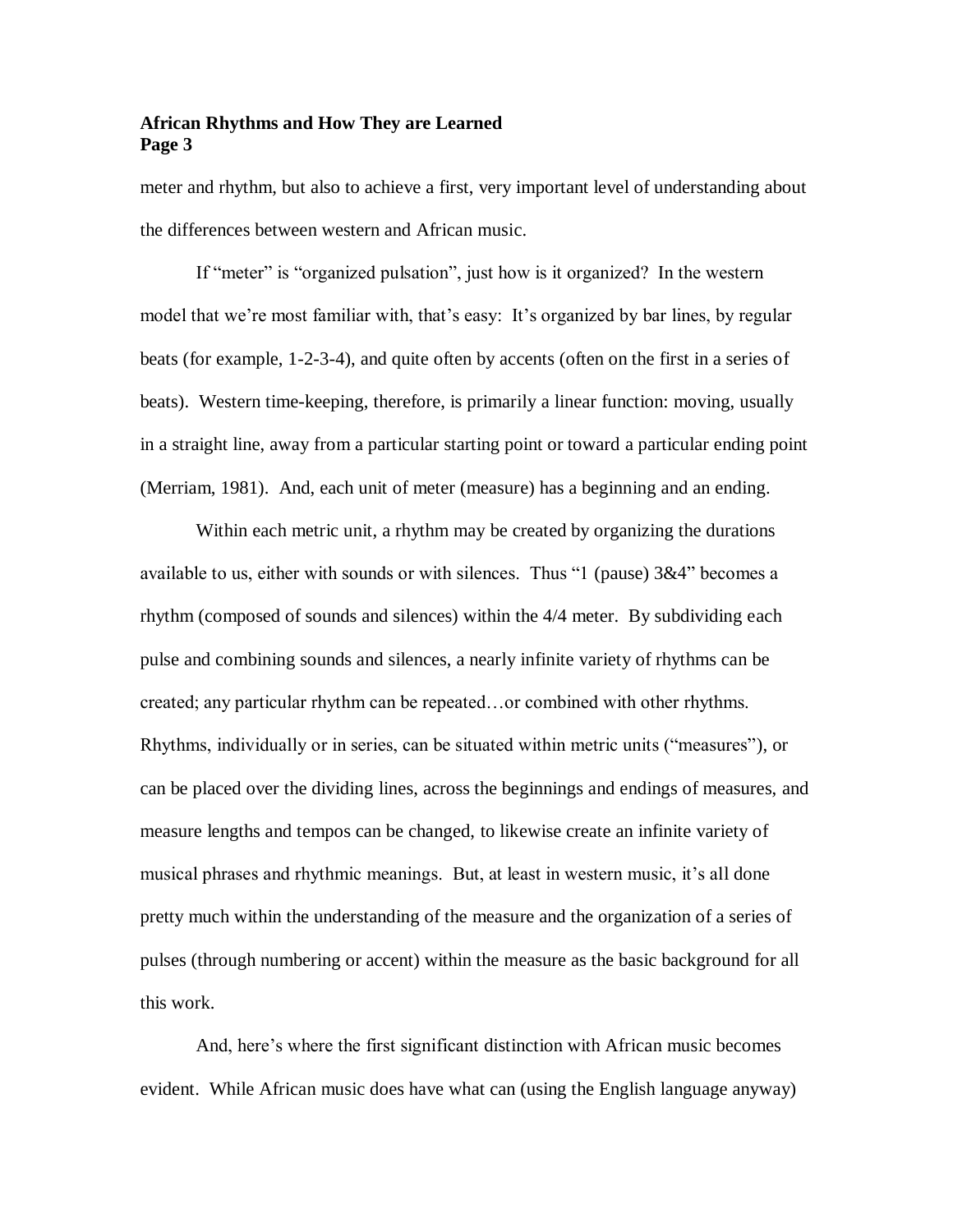be called "meter", there is substantial evidence to suggest that African meter doesn't rely on 1) bar lines, 2) regular underlying counted beats, or 3) accents.

So, an African musical patterns such as this one (commonly referred to as the "standard pattern"), while strongly suggesting a meter, don't have a bar line. Rather, it's cyclical, with sub-patterns that can be discerned through repeated listening or playing. But, a good deal of evidence suggests that African musicians don't hear these patterns with an underlying 1-2-3-4, as you or I might, and that they don't think of any particular sound in such a pattern as being the "first" one or the "last" one. So a pattern such as the one above can be heard as "starting" on any of a number of different sounds or silences within the pattern.

Further, it appears that African music doesn't require the use accents to help the performers or dancers understand the sense or organization of a meter (they use other devices I'll discuss later). The result, as Hewitt Pantaleoni has stated, is that the African musician "learns the whole simultaneously with the parts, which is why he has never depended upon stress for rhythmic precision". Rather, African musicians appear to perceive the organization of meter and rhythm as the sum of diverse but related components. Put another way, "…Africans, then, are neither counting nor learning their parts individually; rather the basic conception is an entity, a single unit made up of several parts which are envisaged as a totality". (Merriam, 1981). I'll be discussing this subject is covered more lately, under the topic "composite rhythms".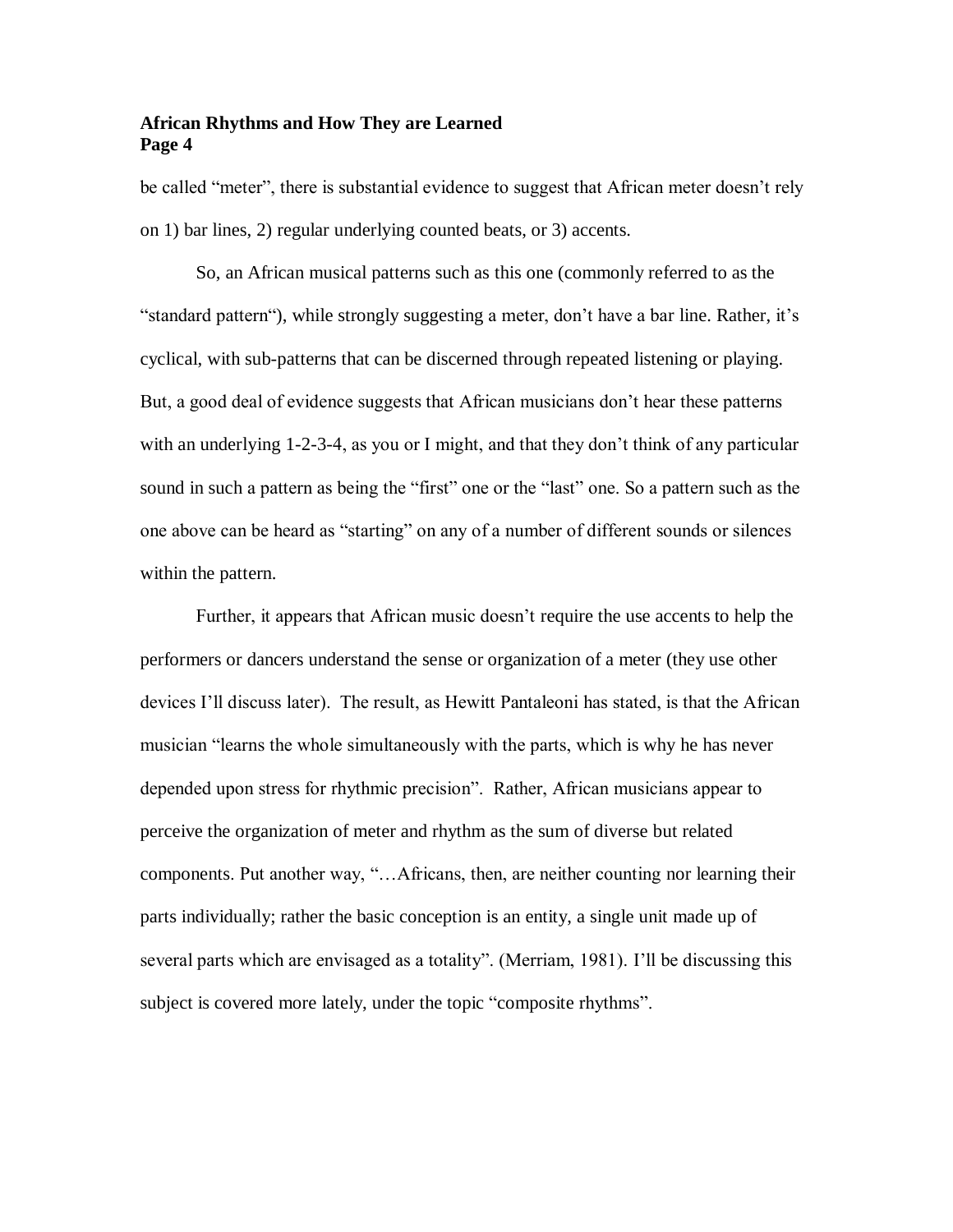# **III. Social Roles of Music – An Overview**

Another part of my research has been a look at the social roles of music in African culture. This is well-trod ground, for it has long been recognized that African music has a distinctly social quality and character. John Blacking describes it as "…the most fundamental aesthetic in Africa: without participation (that is to say, social interaction), there is no meaning". He also states: "The music of Africa invites us to participate in the making of a community". Or, consider John Miller Chernoff's declaration that "The reason why it is a mistake to 'listen' to African music is that African music is not set apart from its social and cultural context." "The central point", Chernoff states, "remains that, compared to Western societies, African societies have many more people who participate in making music, and they do so within specific groups and specific situations."

So, we have, in Africa, cultures which participate in music in distinctly social ways, and while doing so, utilize conceptions of meter and rhythm that are themselves quite distinct and, as we'll learn, quite complex…and quite challenging.

#### **IV. Music of the African Continent**

I thought it would be useful to arrive at some preliminary understanding of the totality of music on the African continent. How naive. I quickly discovered that this was very nearly impossible; it was the work of another semester…or maybe even a graduate thesis. A few broad concepts I did manage to glean from the reading: Africa, for the purpose of studying music and other cultural issues, is often divided into five general regions: West, North, East, Central, South. These are five geographic distinctions, each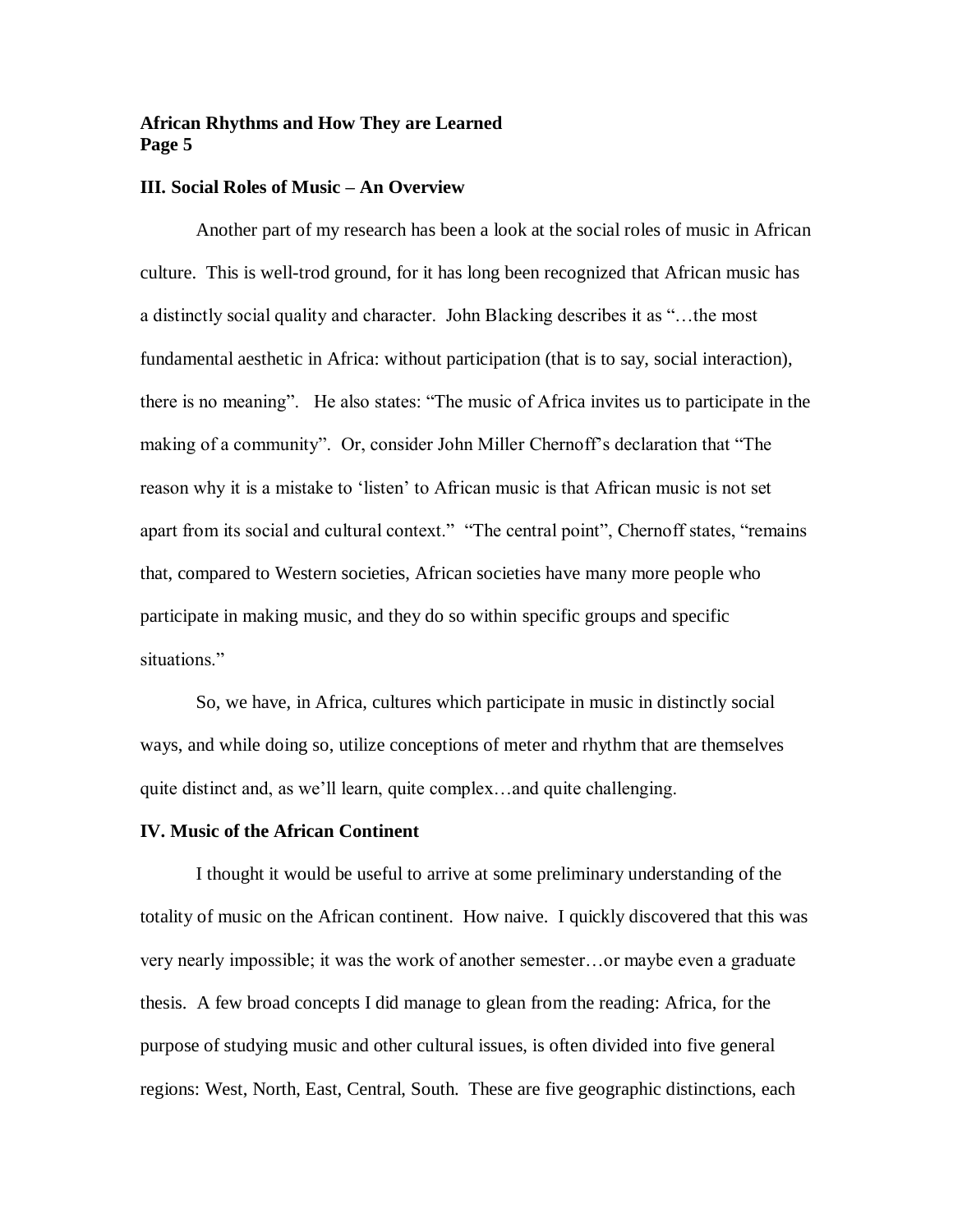of which overlays perhaps hundreds other ways of subdividing the continent, according to language, tribal clusters, or modern political boundaries.

**West African music** displays a number of attributes: it includes influences from northern Africa, including Islam; it often includes complex, energetic, polyrhythmic drumming; it often accompanies vigorous dancing; it often imitates speech. (Dje Dje, 1998) But to say that these things "define" West African music would be both an oversimplification and an overgeneralization.

**North African music** combines middle-eastern and sub-Saharan influences, plus Andalusian (Spanish) ingredients; Islamic influence is great; musicians are often "hereditary" in their roles, and specialize in particular traditions. (Wendt, 1998) But, this by no means tells the whole story.

**East African music** displays influences from south- and southeast Asian lands far to the east of Africa; much East African music is associated with royal ensembles, some in the form of Kenyan and Ethiopian court music which persists even today; there are distinct "nomadic" styles, and distinct "agricultural" styles. (Cooke, 1998) Does this tell the whole story of E. African music? Of course not.

**Central African music** features, among other things: polyphonic pygmy singing; influences from lands as distant as Portugal and Latin America; and well-developed tonal systems. (Kubik, 1998) Is there more? You bet.

S. African music displays strong links between music and political power; polyrhythms are strong, even ubiquitous here; many instruments feature buzzing or rattling parts; there are strong European influences here, because of colonization.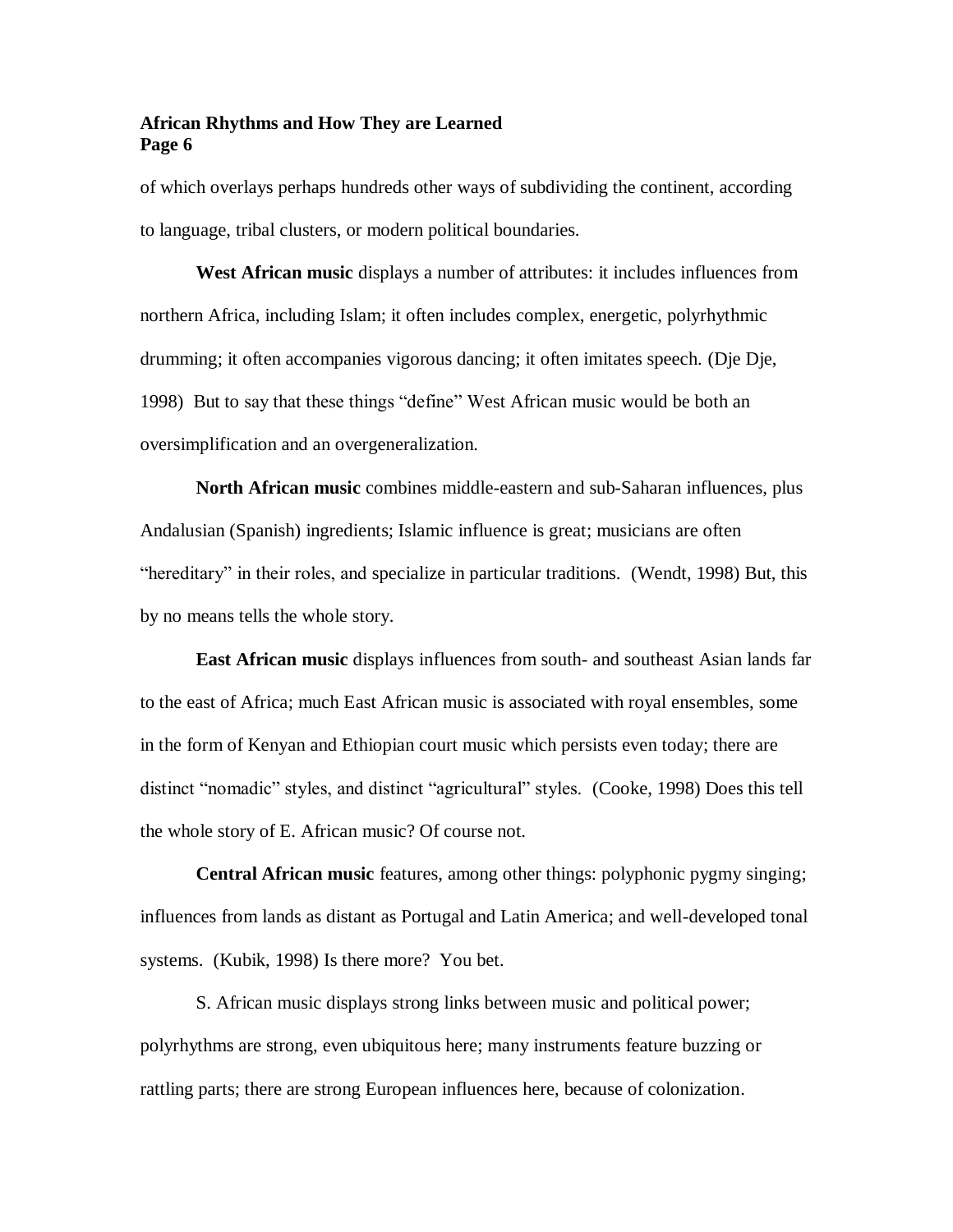(Kaemmer, 1998) But, that's the very tip of the S. African musical iceberg.

So that's my two-minute overview of music of the African continent. Now, let's move on to the good stuff.

#### **V. African Rhythm – what is it all about?**

In my readings and playing this semester, I came across dozens of resources that aim for the rhythmic "heart" of African music. Ethnomusicologist James Koetting delivered an address to the Society of Ethnomusicology in 1984 that described his view of the "eight issues" that needed to be addressed in understanding African rhythm.

Alan Merriam's article "African Musical Rhythm and Concepts of Time-Reckoning", published in a volume of essays honoring ethnomusicologist Walter Kauffman, raises the issues of "unacknowledged assumptions" about African rhythm.

Music theorist David Temperly took a fresh approach in an article entitled "Meter and Grouping in African Music: A View from Music Theory", published in the year 2000 in the Journal of the Society of Ethnomusicology.

As a composite, these authors and others have presented dozens of components for analyzing, understanding or learning to perform African rhythmic material. Most of these people have studied West African music; at least that's the part of Africa that's perhaps most often mentioned when discussing rhythmic concepts. That's where I'll be this summer, so their thoughts and research were especially germane to my own study.

But, my purpose here wasn't to know or understand everything about African, or even West African rhythm; nor was it to do extensive primary research (there isn't a whole lot of West African music to be found in southern Arizona); rather, it was to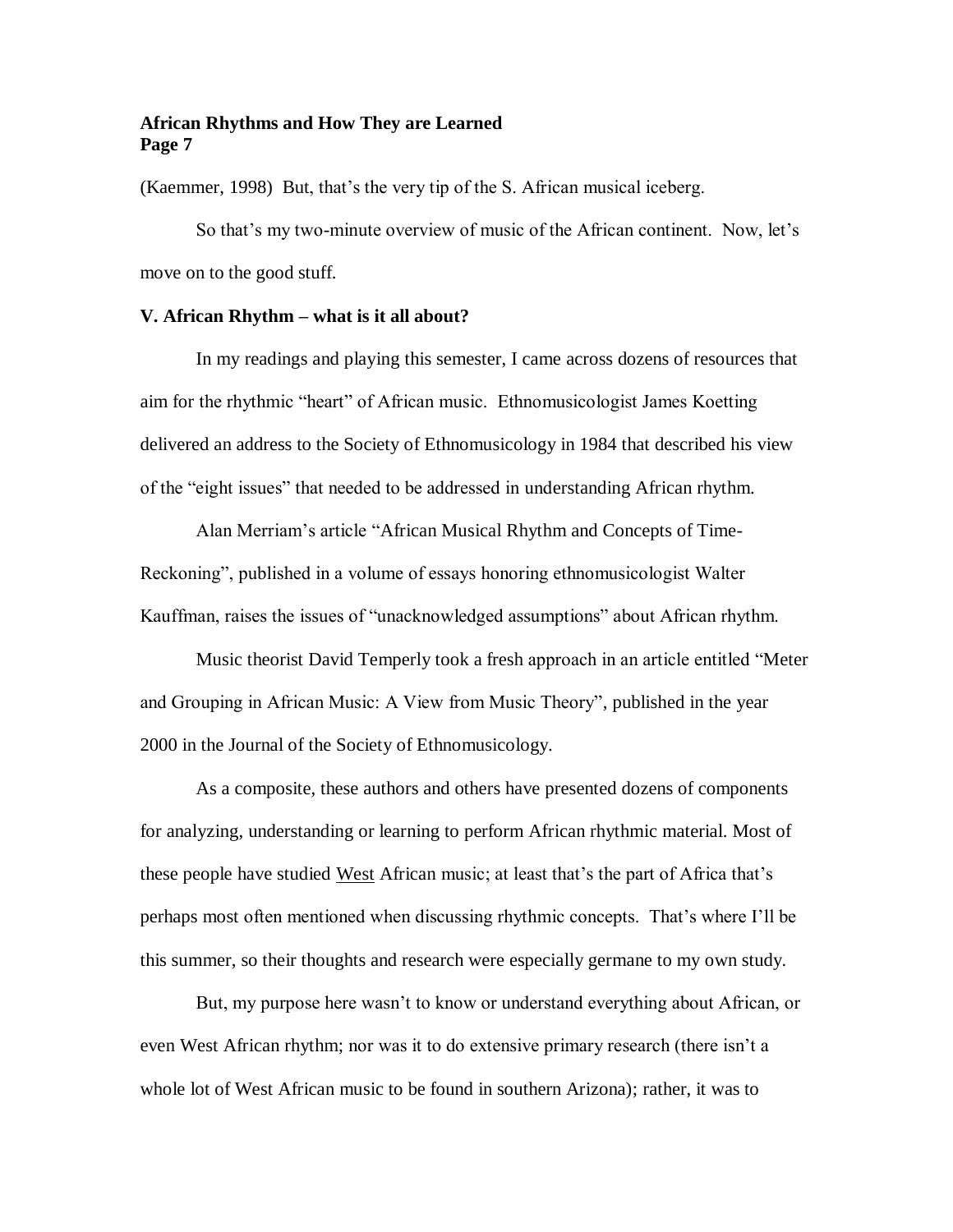survey the thinking of those who've studied the music first hand, and to arrive at some sort of paradigm, a "mental set" for my own first-hand experience with west African music…..in west Africa…..for two months this summer.

So, I picked and chose from other researchers' materials and, in conjunction with my own listening and observations developed a list of my own "issues" concerning African rhythm, attributes of and curiosities about the music which I'll use as a basis for understanding what I hear and play in the months ahead. I refer to it as "Seven West African Rhythmic Organizing and Perceptualizing Principles". (I know that sounds academic; but hey, we're ethnomusicologists, right?) So, let's just call them "SWAROPP's". It's really just my own personal favorite list that summarizes a variety of the rhythmic qualities of the music and ways of looking at or hearing the music.

**#1: Multi-/poly-/cross rhythmic qualities** It is well known that African music utilizes multi-rhythmic techniques. What do we mean by this? We mean that two or more rhythms are performed simultaneously. For example, this passage might be considered a "multi-rhythmic" musical passage, since it contains two rhythms. But, they happen to be the same two rhythms. When we talk of African music, we usually mean two or more different rhythms, such as this one. Here, because it includes two different rhythms, I'd refer to it as a "poly-rhythmic" passage. But, even this doesn't get at the real quality of African music, since these two rhythms, played simultaneously, don't create the kind of tension and release that is a rhythmic hallmark of African music. So, consider this third example. Here, we have more than one rhythm (multi-rhythm), and they are different rhythms (polyrhythm). But, beyond either of those, the two rhythms are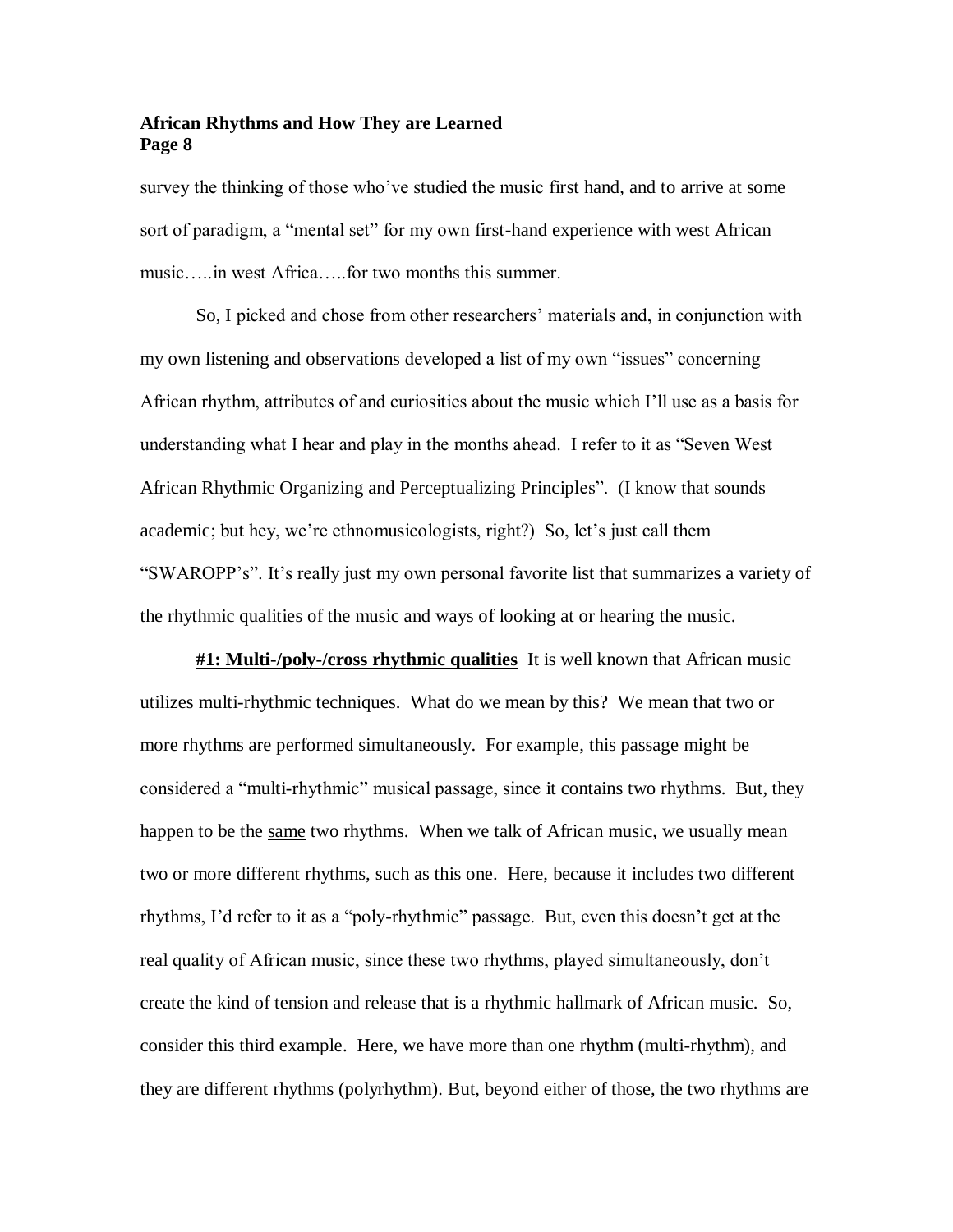in some way at "cross purposes" with one another. They are what are commonly referred to as "cross rhythms". As John Miller Chernoff states, "…the conflicting rhythmic patterns are called cross-rhythms. The diverse rhythms establish themselves in the way that tones establish harmony in western music. The effect of polymetric music is as if the different rhythms were competing for our attention". Like tones, they create rhythmic dissonance, which is often resolved to rhythmic consonance.

**#2: Composite Rhythms** These are also often called "combined rhythms" or "resultant rhythms". Simply stated, this means that a new series of notes is created that didn't exist within any one of the rhythms being played. Matthew Montfort, in *Ancient Traditions, Future Possibilities: Rhythmic Training through the traditions of Africa, Bali and India*, states the importance of this musical quality, stating: "The very thing that would tend to throw western musicians off the beat is regarded by the African as being the only thing that keeps him in time, for in African music, one rhythm defines another." I'd take it one step further and suggest that in African music, two rhythms together define something new, and that something new is the "composite rhythm" that is so much a part of so much African music. And consider the "composite rhythms" that can result when combining not two, but six or seven patterns simultaneously (not uncommon in African music). To say the least, they become quite sophisticated.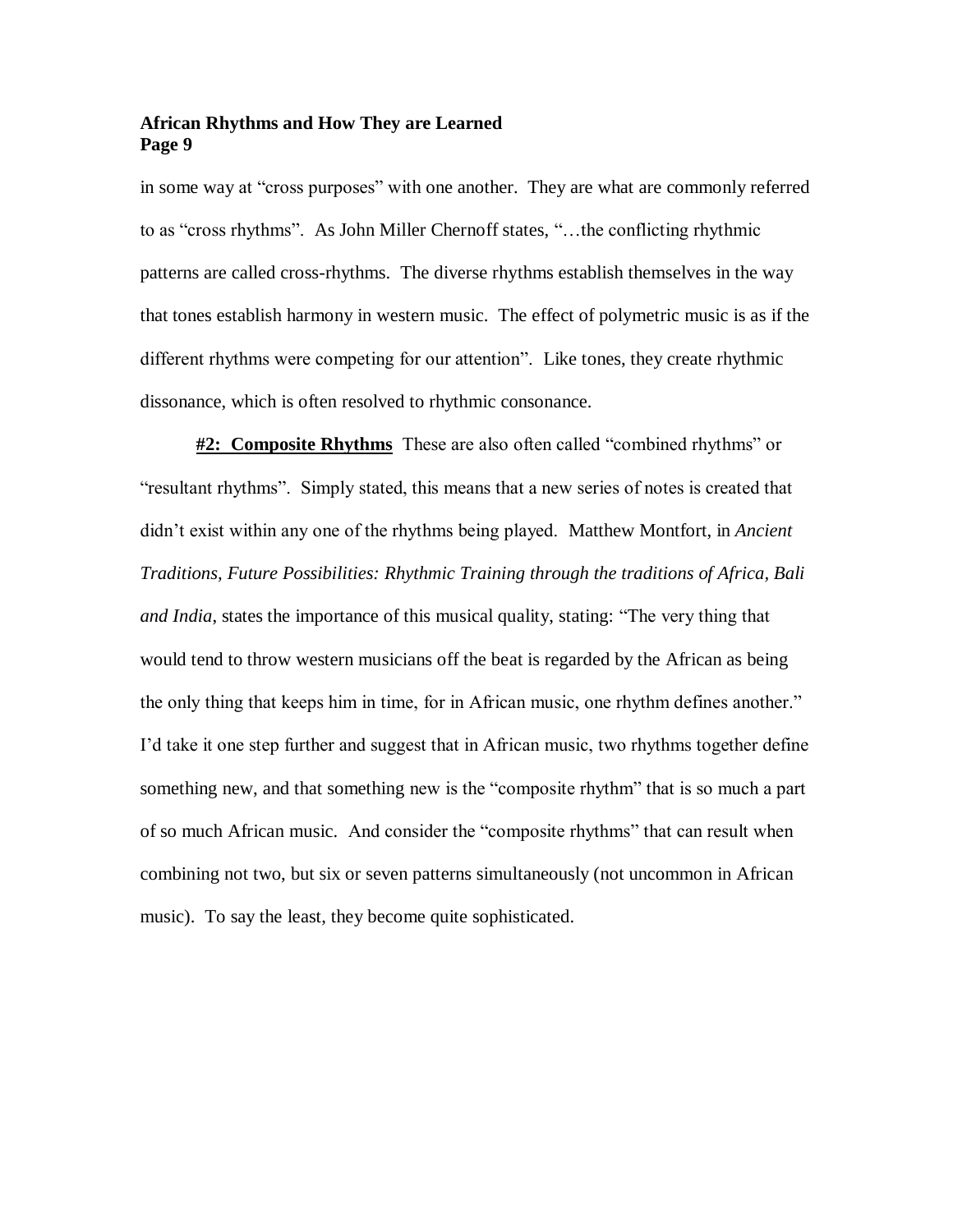**#3. "Timbral part differentiation"** There's one of those stuffy-sounding ethnomusicological terms again. Pantaleoni takes a stab at this concept in his book, *On the Nature of Music*. What it means is that, in many or most cases in West African music, aside from identical instruments, instruments which are playing simultaneously exhibit contrasting timbres; further, contrasting timbres do not typically play the same part. Contrast this with western music, in which, for musical purposes that are deep within our culture, composers and performers will often deliberately have two instruments play the same part, that is, they "double" one another, or perhaps "echo" one another, to reinforce a particular melodic or rhythmic statement. In African music, as I have read it and heard it, you often find the exact opposite.

What's also notable about this, as a contrast to western music, is that the functions performed by timbre are often reversed. In western music, it is usually the highest, most piercing instrument setting the direction, leading us, melodically, harmonically or rhythmically, to the next musical sensation. Think of the violin, or the soprano, or the lead guitar, out in front of the ensemble capturing your attention and moving things along. In African music, the opposite is often the case: in many ensembles, the lowest, deepest, fattest sound is often what signals the musical movement. An example of this "Atsiabekor", a dance/music piece from Ghana, West Africa. In this ensemble, , the "lead drum", the Atsemivu, is the lowest drum; it's also the one that goes through the most changes and from that position of deep, booming sonority, leads the ensemble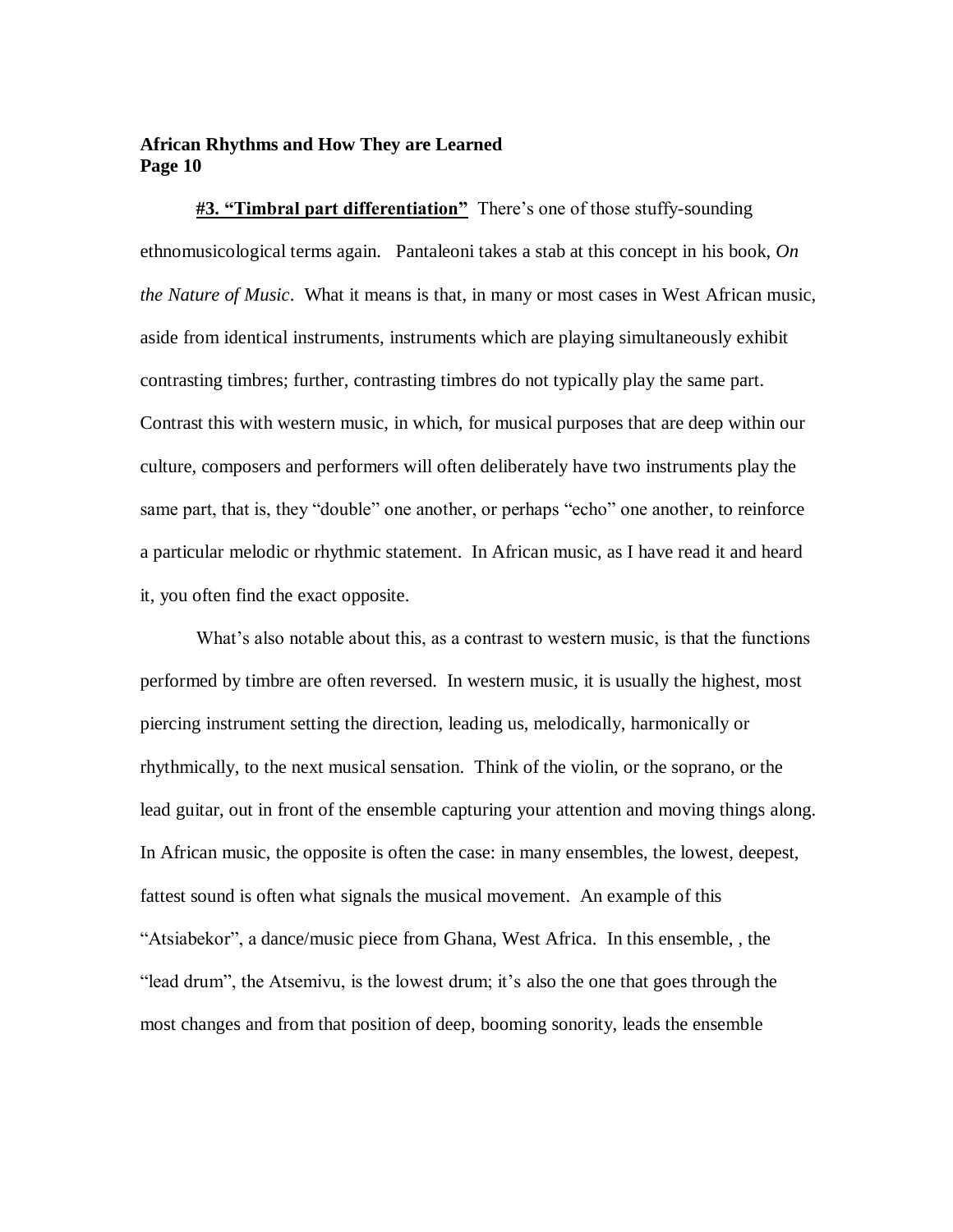through the cycles of the piece. The most predictable, unchanging part however, is the highest one: the gankogui, a bell that often starts the rhythmic pattern going and doesn't change for minutes or hours at a time. Contrast this with a western rock or jazz ensemble, where the bass line or bass drum beat is often the most stable, predictable part of the sound. As Pantaleoni puts it, "... from the westerner's point of view, the layers of sound function upside down: the most interesting, varied play is down below, where we would expect to hear a steady, dependable beat, while the least interesting, least varied play – the fundamental gait and the all-important guiding pattern of the bell—lies high up where we (as westerners) would expect to hear the most rhythmically free sounds".

**#4: Non-equidistant governing accents** Here again, James Panteloni has done an excellent job defining this quality of African music, "…a series of non-equidistant, asymmetrical, and uniformly unstressed accents that outline the measure by their timing alone…they musical flow of an Anlo piece, unlike that of a western piece, need not reinforce the governing meter because the governing meter reinforces itself." (Ex., page 273). He further points out that "…the other performers easily keep together regardless of how diverse their parts may be simply by maintaining individual relationships with the bell's asymmetrical pattern". Pantaleoni is really the only author I've come across who makes this much of an issue of this particular attribute of the music. It really intrigues me; I'll be listening for it.

**#5: Divergent rhythmic perceptual paths** David Locke states: "The gestalt of the composite polyrhythm and its separate phrases is open to multiple interpretation: The whole and its parts can be heard in a variety of ways depending on conceptual factors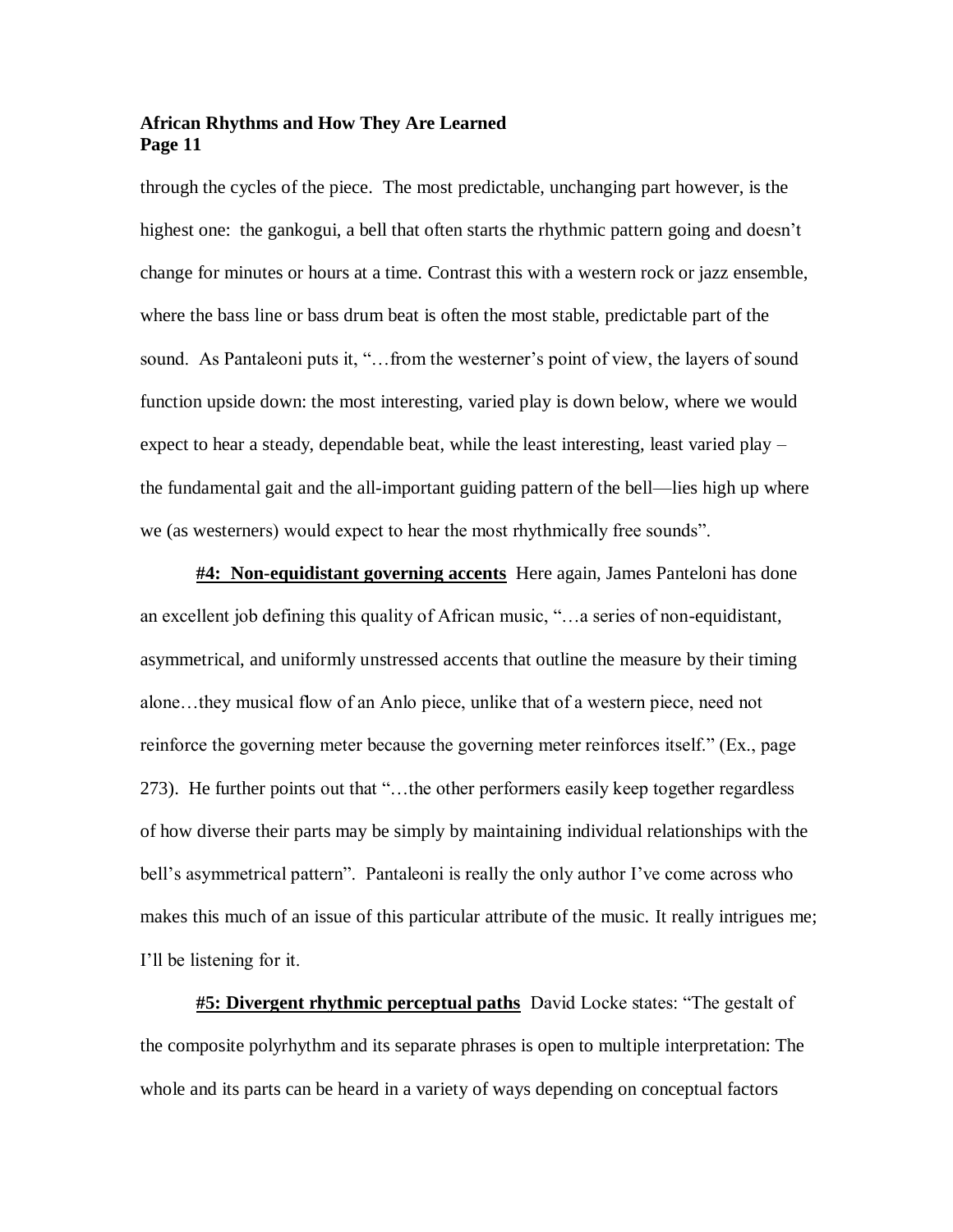such as the duration, placement and internal subdivision of metric stresses (beats), the relative prominence given to a particular part, or the moment a phrase is thought to begin."

This is a quality of the music that I find particularly interesting, but aside from Locke's very direct comment on this quality, one that I haven't found extensively addressed anywhere. It has to do more with how we hear the music, or how we choose to hear the music, than with how the music itself is performed. It's the ability on the part of the listener to hear the same thing in different ways. Let me once again use the "standard pattern" of beats found in so much African music. First, as I mentioned earlier, you can hear this pattern in and of itself as having a metrical underpinning that begins on any of twelve different sounds or silences. But, that's just the beginning; when you start mentally dividing the pattern into different, equally-sized subdivisions, it gets even more interesting. (Example dividing by three, four, six, two, or a big "one"). Some of these different ways of hearing the music are suggested by parts within it, and the ways in which those parts interact. But, you can consciously choose to attend to the musical patterns on your own, and "hear" something entirely different. It's important to point out that, while these "divergent rhythmic perceptual paths" are available to us as listeners, I'm not suggesting (nor is Locke, necessarily) that African musicians consciously listen to or analyze their music in this way.

**#6: Call-and-response is present at many levels** As I hear it, there are actually five ways, or levels, at which we can identify call-and-response qualities in African music. Some operate purely rhythmically, by the sounds of the instruments; others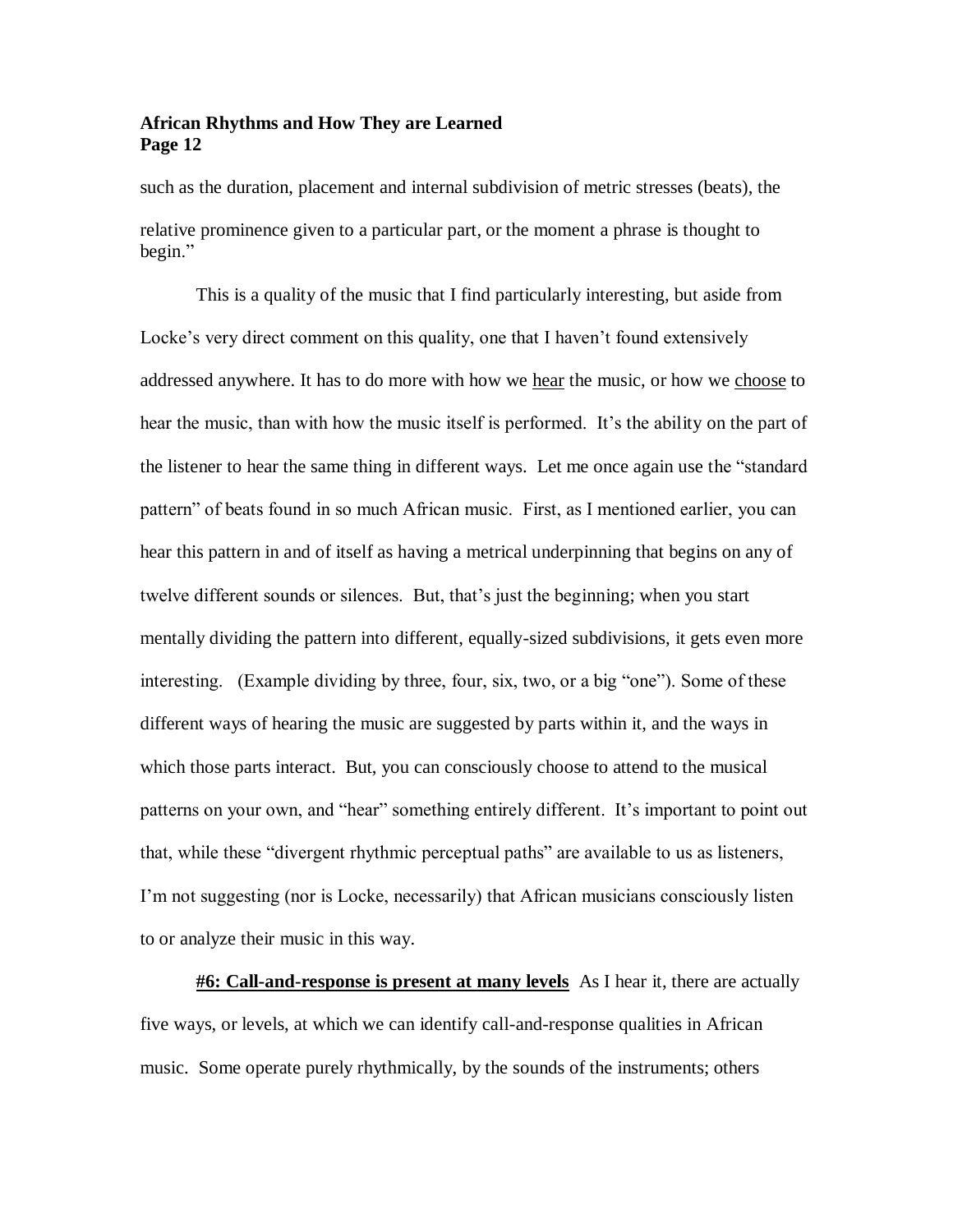actually relate to the larger forms and structures of certain types of performed pieces. Each one, in some way, further refines the "rhythmic" quality of the music.

At its most basic, the simple phrase (use Gahu, bell plus kagan) uses call-andresponse within the subdivisions of the individual beat.

At the next highest level, the same passage, in the bell alone, suggests a call-andresponse pattern (same passage).

At the next highest level, a line of music is heard, followed by a different line, then the first again, which is in turn followed by a new line. Each time the original vocalized line is heard, it is "answered" by a new and different line. (Pantaleoni, p. 385).

Likewise, at a higher level still, an entire multi-line stanza of a song may be heard, followed by an entirely different stanza. Again, it's call-and-response.

Another, really quite different, call-and-response technique is heard throughout many types of African music. As I've mentioned, the lead drummer in the ensemble begins the playing by performing a "call"; such a call may be anywhere from a couple of beats to a number of "measures" long. Other players respond by beginning their parts and playing them for a considerable. After a period of time determined solely by the lead drummer, another "call" is played, and the ensemble "responds" by either playing something entirely new and different, or by re-starting the passage heard after the original "call".

**#7: Controlled and Evolutionary Improvisation** This is a quality of African rhythm and music that really quite curious. I've got a bit of an ax to grind on this subject, so bear with me.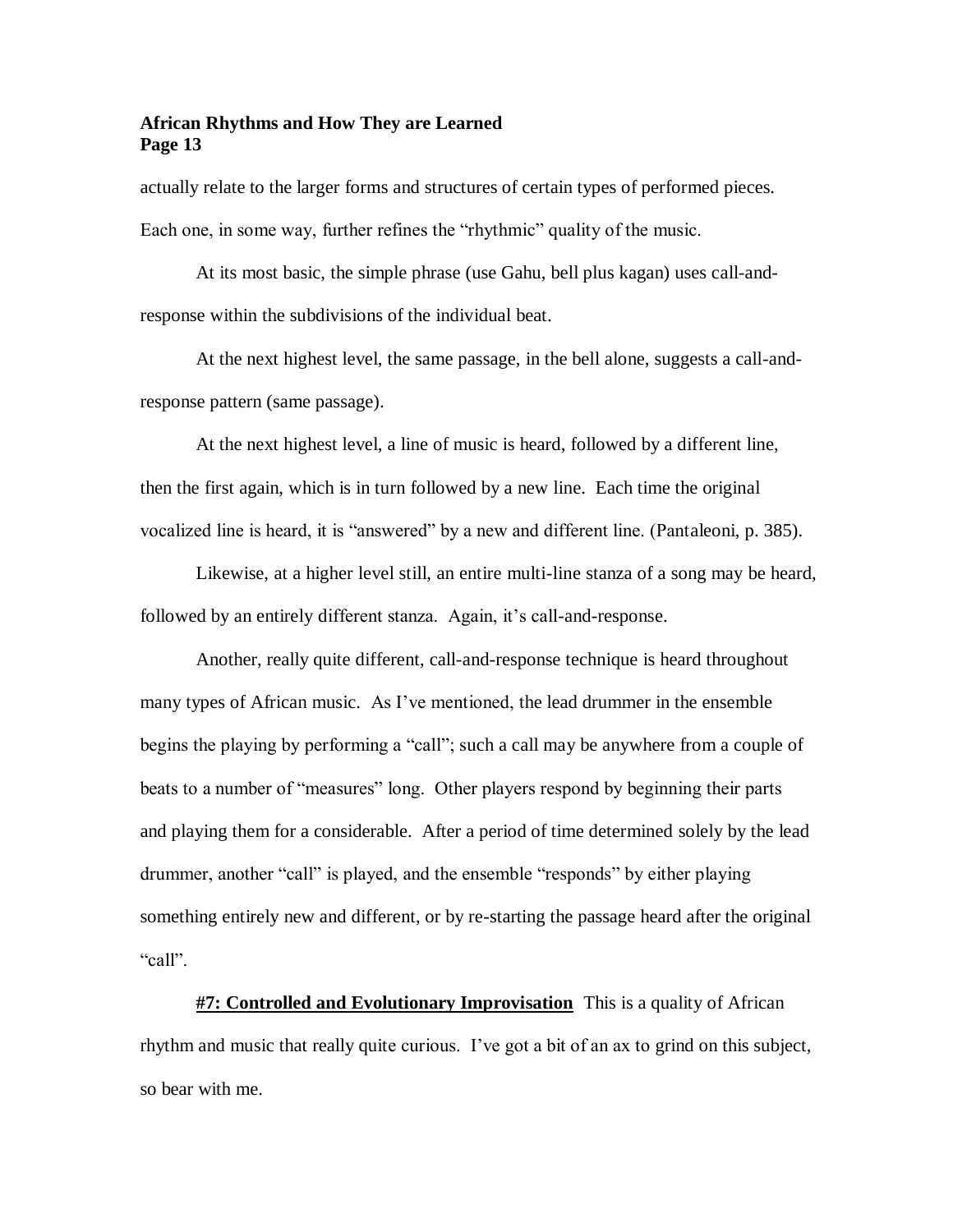Listening to an African percussion ensemble, it's easy to imagine that what's happening is some form of "group improvisation", uncontrolled and unpredictable, and that the lead drummer, in particular, may be wildly improvising over the ensemble, allowing his musical imagination to run free. It really can sound that way. It's the perceptual model of African music that seems to inspire many of those (mostly untrained) guys with their djembes out in the park on a Saturday afternoon. Pick a rhythm, think up something to play along with it, and have fun. And, when the spirit moves you, change or improvise on your pattern, toss it out there and see how it matches up with whatever else is being played. Wow – this "African" style of playing is really something!

But, as a way of playing "African" music, it's quite misinformed.

 In fact, improvisation in African music occurs within very strictly-defined parameters. As Chernoff puts it: "A drummer's freedom is limited by the organization of the music…the coherence of an ensemble is chiefly dependent upon the maintenance of the rhythmic relationships which emerge from the basic composition". The underlying, interlocking rhythmic patterns of most traditional African music have been worked out over hundreds of years, have been played thousands upon thousands of times, and represent highly complex, highly evolved rhythmic relationships. In many cases, the rhythmic relationships actually represent and reinforce complex social relationships, as well.

As such, the improvisational techniques within or over these patterns are likewise highly structured and operate according to strict rhythmic rules. In the case of Gahu,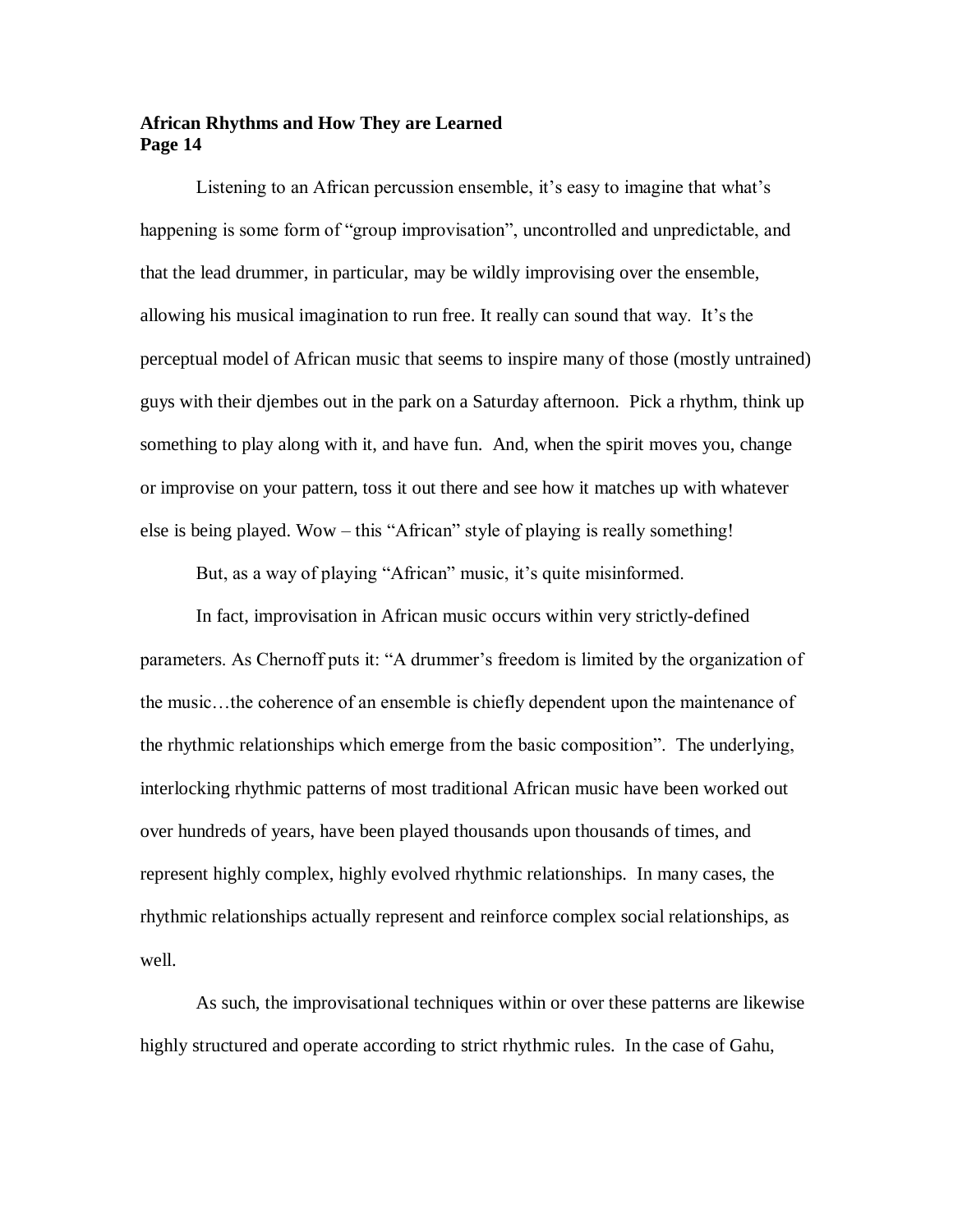David Locke describes how a lead drummer may improvise over the ensemble pattern: "He plays phrases appropriate to the piece and improvises upon them in stylistically acceptable ways". In fact, Lock describes ten specific forms of creating variations that assures that the lead drummer's improvised lines are "genetically related" to the ancestral phrase.

So, there it is: my list of Seven West African Rhythmic Organizing and Perceptualizing Principles. It's not an exhaustive list. There are other rhythmic qualities to African music, other issues, other ways of examining or analyzing the rhythmic qualities of the music, to be sure. But, it's something for me to go on when I study the music first hand this summer.

# **VI. African Rhythmic Learning**

I recall as a small child watching a Sunday afternoon documentary, a grainy black-and-white film that had something to do with African tribal life. I found a fascination in watching this film of tribal members participating, communally, in the act of music-making. Children were a part of the scene, clapping, dancing, smiling, singing and learning as they participated.

Contrast this with my experience (and perhaps yours) of "learning" about rhythm in my grade school, which is where many of us begin learning the subject. A harried band instructor directs a half-dozen or so aspiring little drummers and wind players, coaching us to tap and blow first whole notes (slow ones), then half notes, then quarter and eighth notes, which (to begin, at least), we played in strict rhythmic unison with one another. When the horn players advanced to the point of being able to play a series of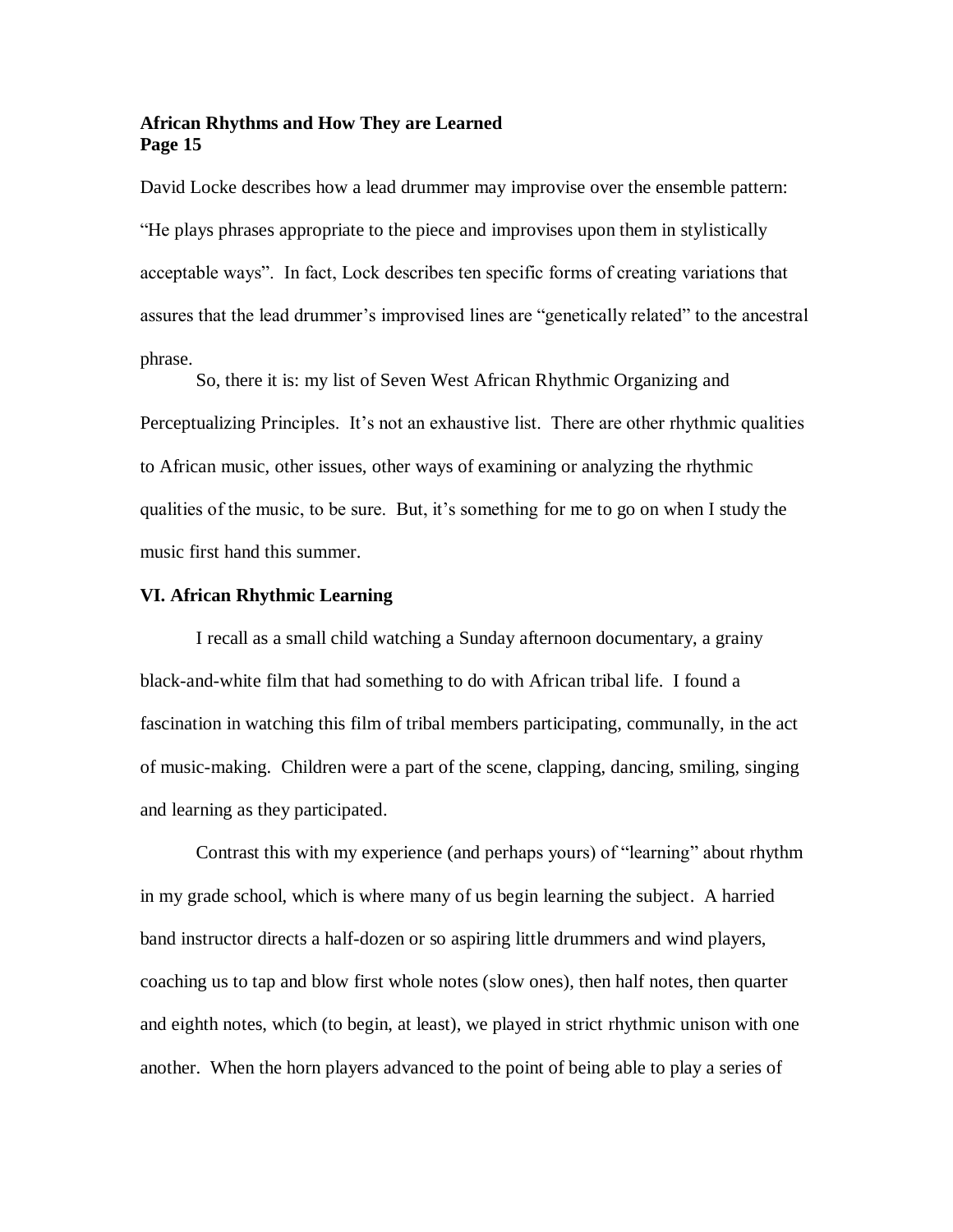different notes, the drummers tapped along on practice pads, typically in rhythmic unison with them. And, it was challenging; at the age of eight or nine, that's what our rhythmic capabilities allowed.

In African tribal traditions, learning rhythm is largely a byproduct of daily living. As Mathew Montfort describes, "…the African mother sings to her child in syllables imitative of drum rhythms. When he is of sufficient age, he learns to imitate these rhythms by rote." What's "sufficient age"? Not uncommonly, African children of three or four are routinely utilizing duple, triple and compound meters, as well as polyrhythms and polymeters, as part of games which occupy their time. Prof. Mark Sunkett of ASU observes among tribes in Senegal, "Young drummers observe older experienced players to acquire the techniques of tone production and style…I saw several young musicians practicing on tin cooking oil cans and cardboard boxes". John Blacking has commented on similar experiences with the Venda of southern Africa. Montfort also points out the strong relationship between music and the spoken word: "In African languages, proper rhythmic phrasing and accentuation are essential to meaning, and children's songs and games display an advanced rhythmic character". Suffice it to say that musical learning – rhythmic learning – has an entirely different face in African culture.

#### **III. Social meanings and significance of rhythm in African culture**

I've always sensed that African rhythm played a powerful role beyond that of the audible music itself. This is born out by much of the research of the last fifty years, even more so as our theoretical understanding of African rhythm has grown. Chernoff puts it well: